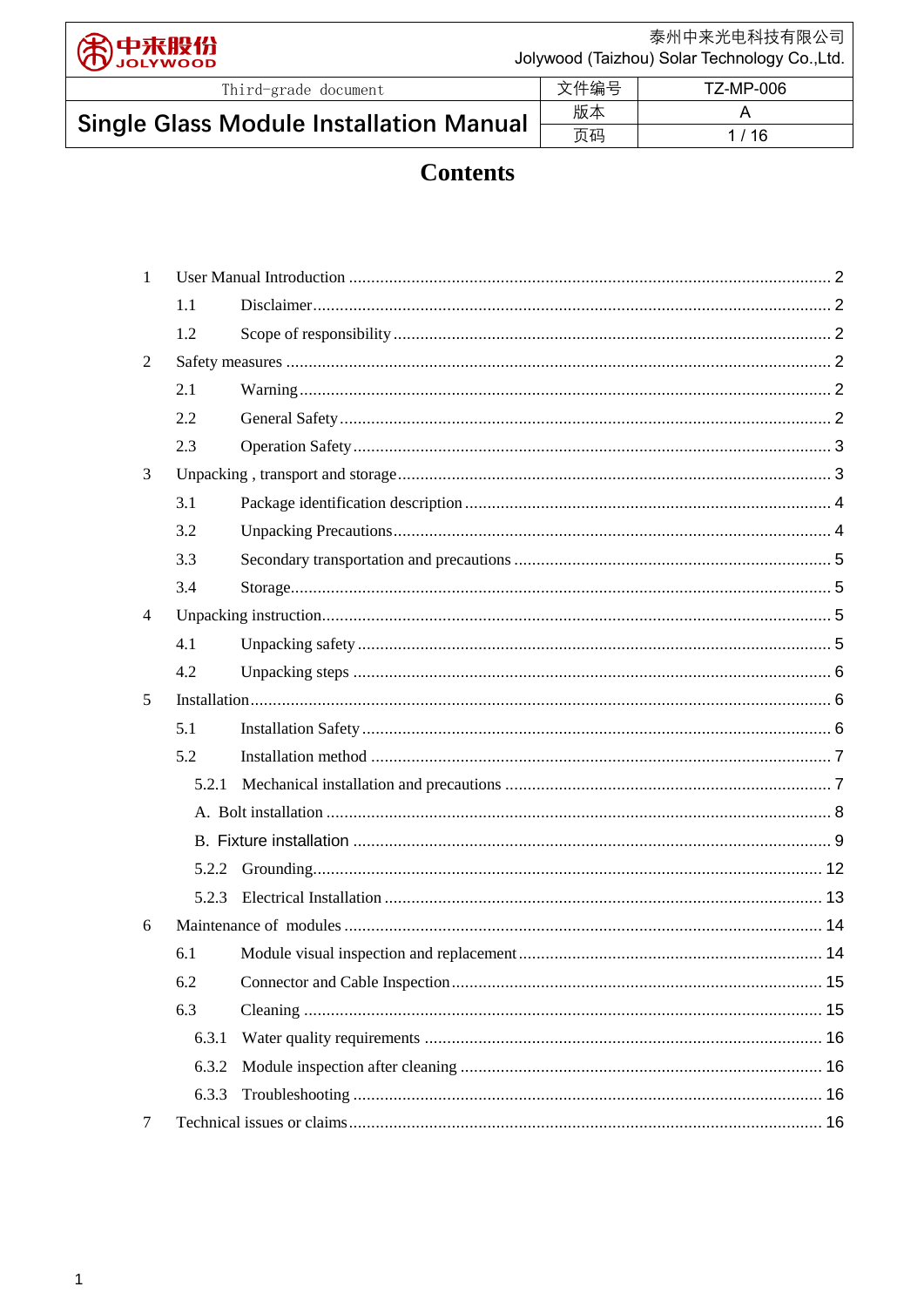| Third-grade document                           | 文件编号 | TZ-MP-006 |
|------------------------------------------------|------|-----------|
| <b>Single Glass Module Installation Manual</b> | 版本   |           |
|                                                | 页码   | 2 / 16    |

# **1 User Manual Introduction**

The Manual includes the relevant information on installation and safe operations of PV modules of Jolywood (Taizhou) Solar Technology Co., Ltd. (PV modules hereinafter abbreviated as "modules"). Jolywood (Taizhou) Solar Technology Co., Ltd. is referred to as "Jolywood ". Failure to follow these safety guidelines can result in personal injury or property damage.

The installers must read and understand the manual before installing. Should there be any questions, please contact our customer service department or our local representative for more detailed information. The installer must follow all safety precautions, requirements of local authorities and legal provisions or requirements of the authorized agencies as described in the manual. Before installing the solar photovoltaic system, installers shall be familiar with their mechanical and electrical requirements. The operation of a photovoltaic system requires relevant expertise and must be systematically installed and maintained by qualified personnel with specialized knowledge.

Please keep the manual in good place for further reference, (maintenance and service) or present it when selling or processing the modules.

Jolywood's modules have passed the tests of the global testing and certification bodies, so please feel free to use in compliance with the requirements of the Installation Manual.

The module installer must inform the end customer (or consumer) of the above.

# <span id="page-1-0"></span>**1.1 Disclaimer**

Jolywood reserves the right to change this installation manual without prior notice. Jolywood does not guarantee any express or implied information contained in this manual. If the customer does not follow the requirements listed in this manual during the installation of the module, the limited warranty for the product provided to the customer will be void.

# <span id="page-1-1"></span>**1.2 Scope of responsibility**

Jolywood shall not be held liable for any of the following forms of injury and damage, including but not limited to physical damage and property damage caused by module operation, system installation errors, and failure to follow the instructions in this manual.

# <span id="page-1-2"></span>**2 Safety measures**

# <span id="page-1-3"></span>**2.1 Warning**

Read and understand all safety rules before installing, wiring, operating or maintaining modules. Photovoltaic modules generate electricity when exposed to light source environments. Photovoltaic arrays of multiple modules can cause fatal electric shock and/or burn hazards. Personnel without prior authorization and training are not allowed to touch the photovoltaic modules and terminals.

## <span id="page-1-4"></span>**2.2 General Safety**

A. The installer must follow all safety precautions, requirements of local authorities and legal provisions or requirements of the authorized agencies as described in the manual. The operation of a photovoltaic system requires relevant expertise and must be systematically installed and maintained by qualified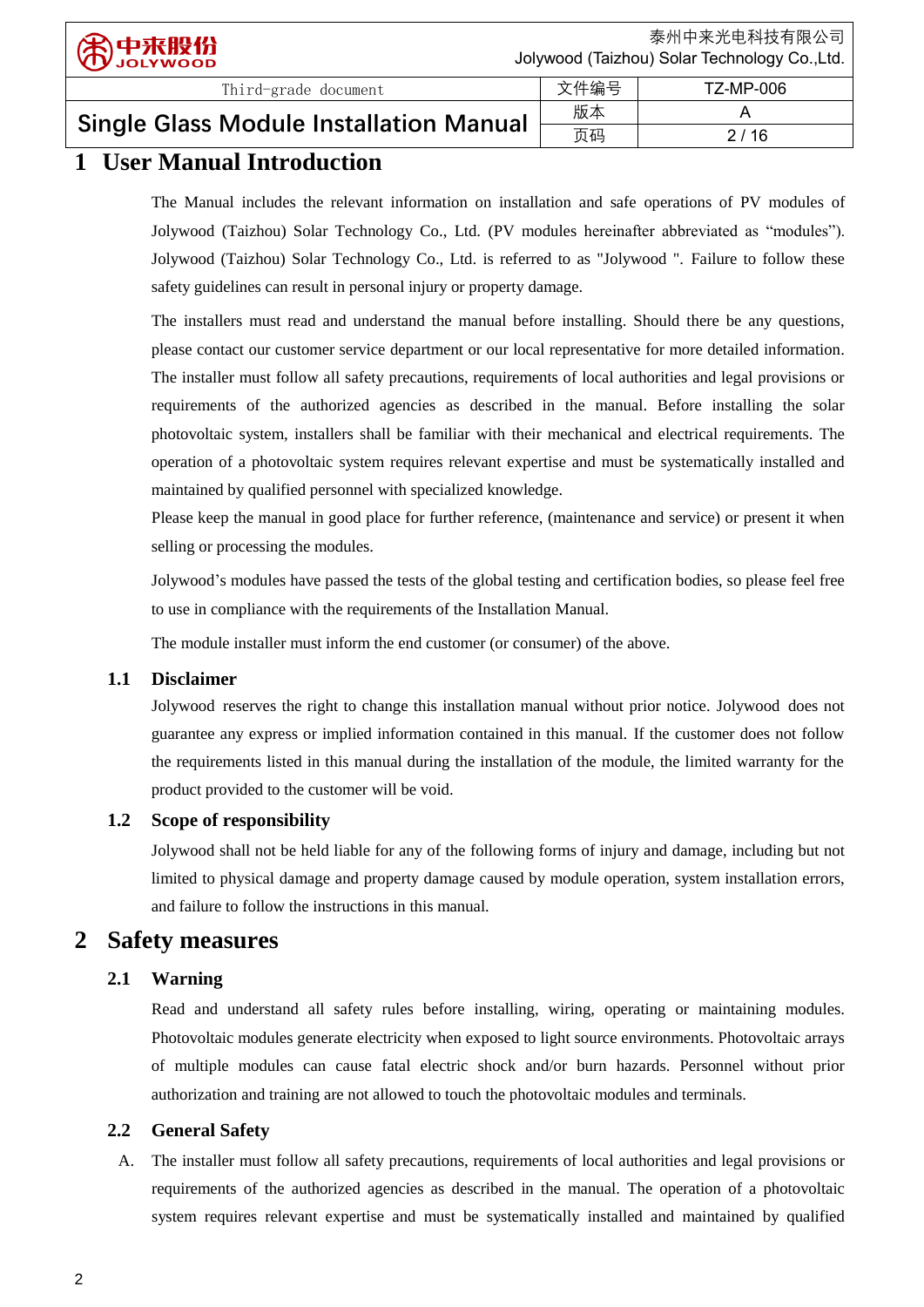| $\frac{1}{2}$                                  | ----- |        |
|------------------------------------------------|-------|--------|
|                                                | 版本    |        |
| <b>Single Glass Module Installation Manual</b> | 页码    | 3 / 16 |

personnel with specialized knowledge. Personnel without authorization and related training should not touch the photovoltaic modules and access the installation area or module storage area.

- B. Do not use modules with broken glass. Damaged modules must not be repaired as any contact with the modules may result in electric shock. Do not disassemble modules or any parts of the modules. Do not artificially collect sunlight onto these solar modules.
- C. Do not connect the positive polarity of any single PV module with that of the cable. Do not connect the positive polarity of any single photovoltaic module with that of the cable. Make sure that the insulation gaskets of the joints are closely tightened without any gaps in case of the risk of fire and/or electric shock.
- D. According to the National Electrical Code, the maximum system voltage shall not exceed 1500V.
- E. Jolywood module electric shock protection Class Ⅱ.

## <span id="page-2-0"></span>**2.3 Operation Safety**

- A. Avoid damaging modules, do not scratch or impact modules. Do not use paint or adhesive on the front and back of the module. Avoid scratching or cutting cables or exposing the connectors to sunlight for a long time to maintain the good insulation of module. Do not drop the module or let anything fall down onto the unit. Do not place any heavy objects or sharp objects on the modules.
- B. Do not use water to extinguish the fire without the power supply disconnected.
- C. Only work in a dry environment with dry tools. Do not work in a humid environment without wearing any protective measures. In the sun, regardless of whether the photovoltaic module is connected to the system, do not touch the module's junction box, connector, cable etc. directly without any protection.
- D. Do not climb, step on, stand, walk or jump directly on the package or modules.

# <span id="page-2-1"></span>**3 Unpacking, transport and storage**

Preventive measures and general safety rules:

- A. The modules should be stored in the original box before installation. Please protect the package from damage. Transport the modules and unpack the modules according to the recommended shipping method and unpacking procedure. Avoid damaging modules, do not scratch or impact modules. Do not apply pressure directly on the unit during transportation. Improper transportation or installation may damage the modules, which is excluded from the warranty. Do not step on or stand above the package and modules.
	- B. Only work in a dry environment, ensuring that all modules and electrical contacts are clean and dry prior to installation. If it is necessary to store the unmounted modules outdoors for a certain period of time, always cover the modules and ensure that the glass is facing down on the soft surface to prevent water from entering inside the module and connectors being damaged.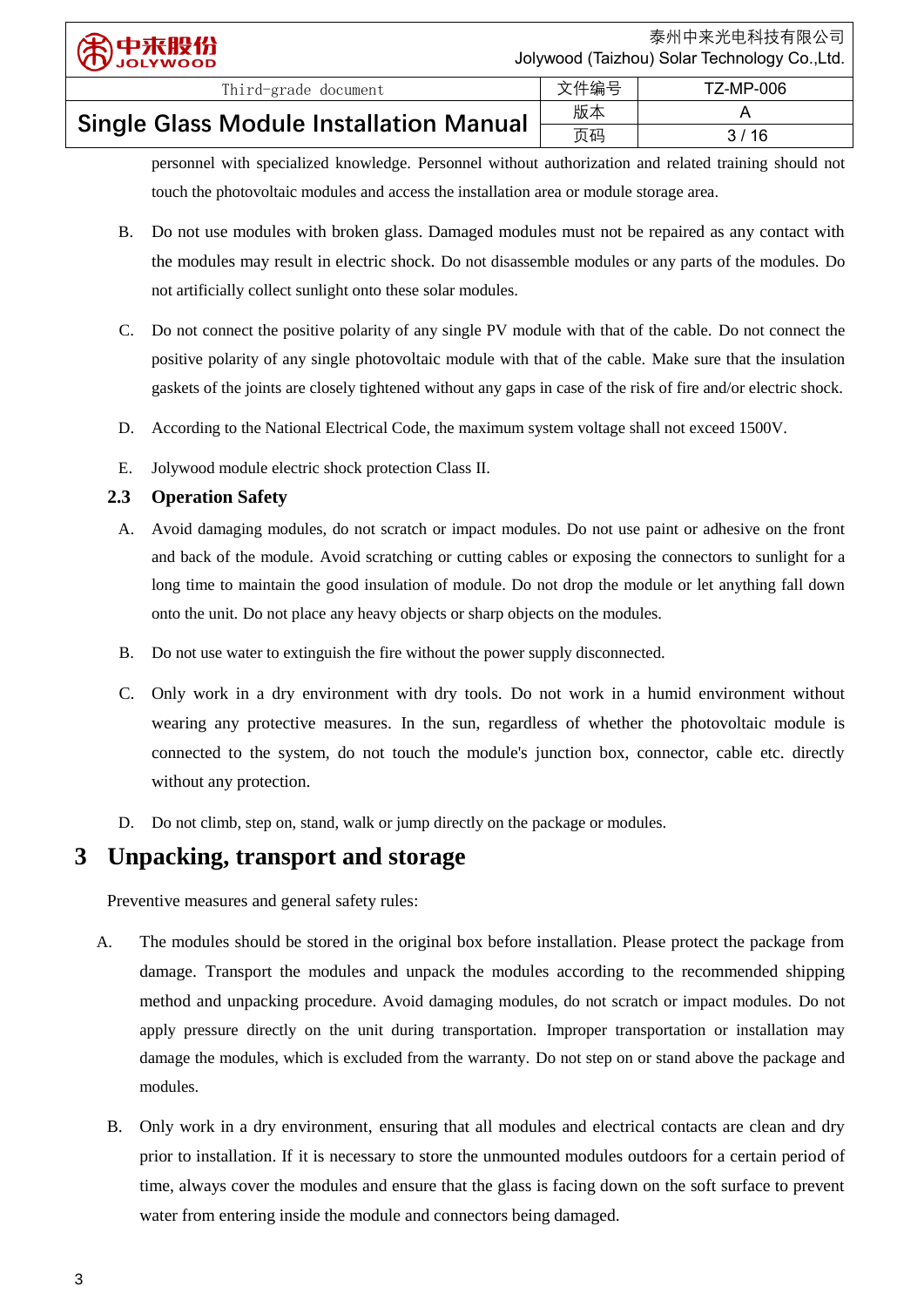| 第中来股份                                          | 泰州中来光电科技有限公司<br>Jolywood (Taizhou) Solar Technology Co., Ltd. |           |
|------------------------------------------------|---------------------------------------------------------------|-----------|
| Third-grade document                           | 文件编号                                                          | TZ-MP-006 |
| <b>Single Glass Module Installation Manual</b> | 版本                                                            |           |
|                                                | 页码                                                            | 4 / 16    |

C. When unpacking, it must be operated by 2 or more people at the same time. Do not lift the module by grasping the module terminal box or lead wires. Use both hands to carry the module and do not stack the modules. Do not place modules in an environment without reliable support or unfixed. Do not place any heavy objects or sharp objects on the modules.

页码 4 / 16

# <span id="page-3-0"></span>**3.1 Package identification description**



# <span id="page-3-1"></span>**3.2 Unpacking Precautions**

A. When unloading the modules from the transport vehicle, use a reasonable lifting fixture to allow up to 2 brackets per sling. Before lifting, make sure that the trays and cartons are damaged, skewed, and that the hoisting ropes are durable. When the hoisting is on the ground, the two men put the carton gently on the project in a relatively flat position. Or use a forklift to remove the modules from the truck, and the unloaded modules are placed on a level surface.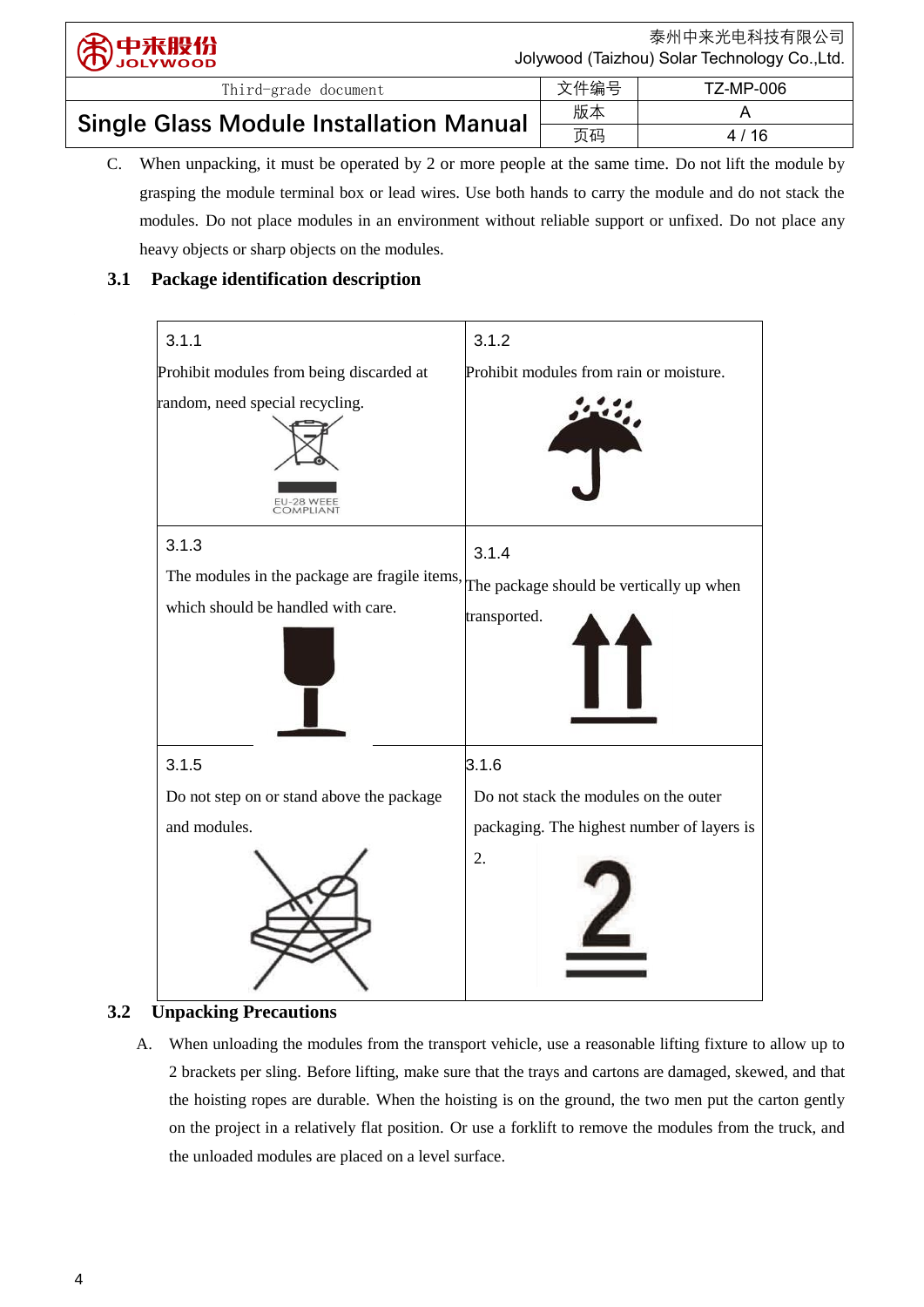Single Glass Module Installation Manual  $\frac{K\pi}{\sqrt{\pi}}$  A

B. When the module is temporarily stored in the project, place the module in a dry and ventilated place. Do not stack modules at the project site. Cover the modules with a tarpaulin and use a curtain or mesh belt to reinforce the tarpaulin to protect the modules from moisture and rain.

页码 5 / 16

# <span id="page-4-0"></span>**3.3 Secondary transportation and precautions**

- A. If the module requires two long-distance transportation or long-term storage, it is forbidden to remove the original packaging. The finished product packaged in the package can be transported by land, sea or air. During transportation, secure the box to the transport platform to ensure that the package does not roll over. Take land transportation as an example. When transporting a normal truck, stack up to 2 layers. It is forbidden to cut the strap.
- B. It is not allowed to remove the original packaging when the project is checked at the site. Only 1 layer of transportation is allowed during transportation. During transportation, secure the box to the transport platform to ensure that the package does not roll over. Do not use tricycle transport modules. Do not use rope binding, back assembly. Single-back modules are prohibited, and it is prohibited to carry or drag modules through the wires or junction boxes of the modules.

# <span id="page-4-1"></span>**3.4 Storage**

- A. It is forbidden to let the modules rain or get wet. If it is necessary to store the unmounted modules outdoors for a certain period of time, always cover the modules and ensure that the glass is facing down on the soft surface to prevent water from entering inside the module and connectors being damaged.
- B. If the modules require long-distance transportation or long-term storage, do not remove the original packaging of the modules.
- C. Project warehouse storage (Humidity <70%; Temperature: -20  $\mathbb{C} \rightarrow +50 \mathbb{C}$ ) The Single Glass Modules static stacking stack 2 tray. Normal warehouse storage (humidity <70%; temperature: -20 $\mathbb{C} \sim +50 \mathbb{C}$ ): can be stacked up to 2 layers.

# <span id="page-4-2"></span>**4 Unpacking instruction**

# <span id="page-4-3"></span>**4.1 Unpacking safety**

- A. When unpacking outdoors, it is forbidden to work under the conditions of rain. Because the carton will become soft and open after the rain, the photovoltaic modules inside will come out and cause damage to the modules or bruises. If there is wind on the site, special attention should be paid to safety. Especially in the case of high winds, it is recommended not to carry the modules and properly fix the modules that have been unpacked.
- B. The work floor needs to ensure that the package can be placed horizontally and stably. Use a supportive removal tool when disassembling the carton to prevent the modules from falling down.
- C. Wear protective gloves during unpacking to avoid injury and fingerprints on the glass surface.
- D. The outer package can query the modules information, please read it carefully before unpacking.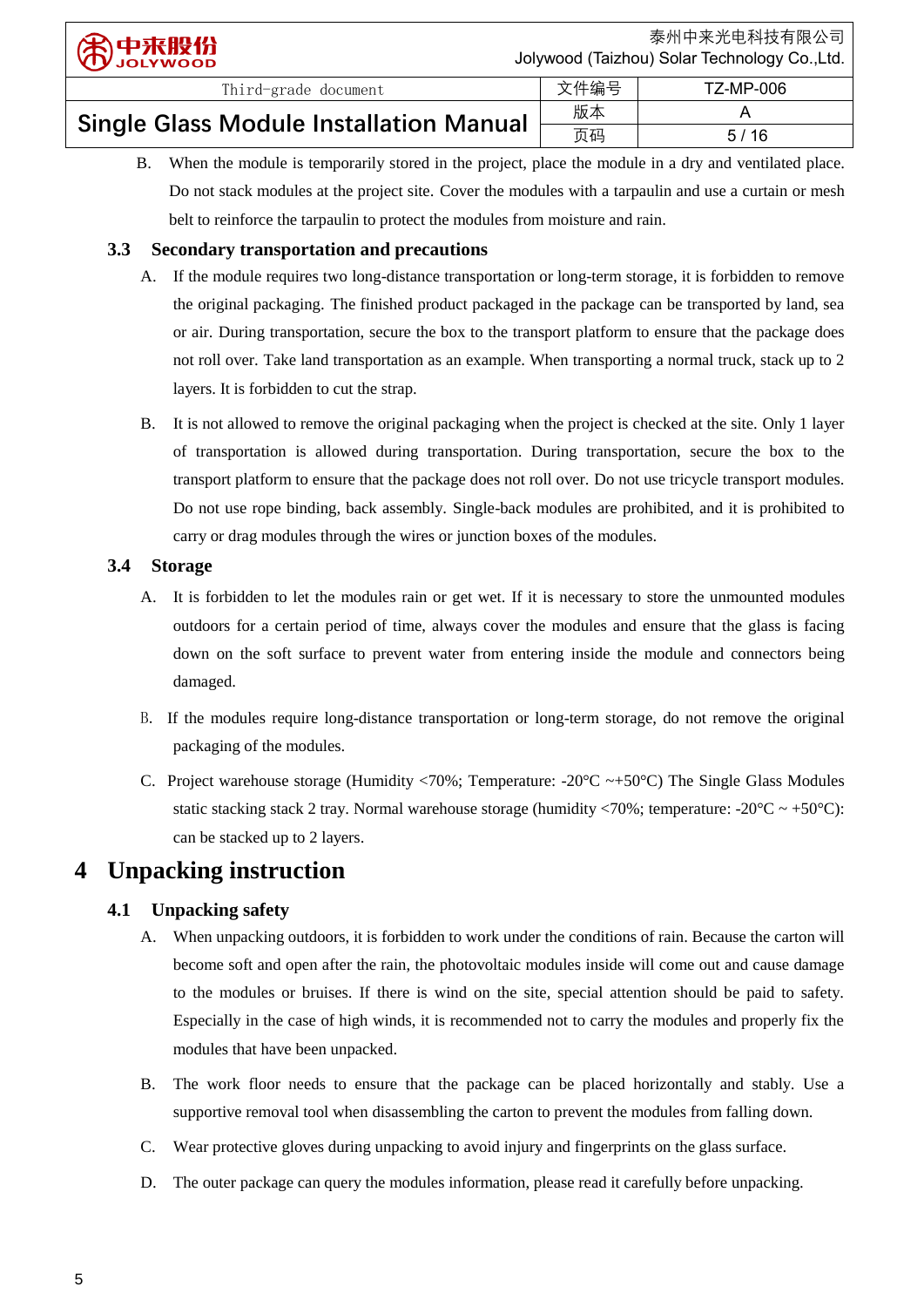| Third-grade document                           | 文件编号 | TZ-MP-006 |
|------------------------------------------------|------|-----------|
|                                                | 版本   |           |
| <b>Single Glass Module Installation Manual</b> | 页码   | 6/16      |

- E. Each module needs to be lifted by 2 people. Do not lift the module by grasping the module terminal box or lead wires. Use both hands to carry the module and do not stack the modules.
- F. The unpacked modules must be completely assembled and prohibited from being stacked at the project site.

## <span id="page-5-0"></span>**4.2 Unpacking steps**

- A. Before unpacking, please check the product name and serial number on the A4 paper of the outer box, and prohibit the custom unpacking method.
- B. When unpacking, cut all vertical packing belts with a blade or scissors, first cut the long side packing belt, then cut the short side packing belt; remove the upper cover of the carton and take out two or three upper lifting brackets.
- C. When removing the modules from the box, two people must stand on either side of the box while lifting the assembly, one hand grasping the corner of the assembly, and the other hand grasping the short side while removing the assembly. If unpacking on a horizontal floor, remove the modules from the side of the package to the other side, and then carry them. If unpacking on a non-horizontal floor, use a supportive removal tool when removing the carton to prevent the module from falling down.
- D. Modules removed from the box are prohibited from leaning against the mounting post and placed in an environment without reliable support or unfixed.

# <span id="page-5-1"></span>**5 Installation**

Single Glass series modules product by Jolywood can be used for more than 30 years according to the following conditions. After-life PV modules need to be disposed of reasonably according to local laws and regulations.

# **5.1 Installation Safety**

- <span id="page-5-2"></span>A. The solar modules of Jolywood can be installed horizontally or vertically, but the lateral installation can minimize the influence of dust on the shading of the modules.
- B. Do not remove the module packaging and leave the modules in the carton before installation.
- C. When installing modules, only work in a dry environment with dry tools. Do not work in a humid environment without wearing any protective measures. Do not install modules under any rainy, snowy or windy conditions. Keep the connectors dry and clean when installing modules to avoid the risk of electric shock. If the terminal of the module is wet, no work can be done to avoid electric shock. Please install it immediately after unpacking.
- D. Do not wear metal rings, wristwatches, earrings, nose rings, lip rings, or other metal materials when installing or repairing PV systems.
- E. Use on-transparent material to completely cover the module during installation to prevent power loss. Do not open the electrical connection or pull out the connector while the circuit is under load. Do not touch the modules during installation unless necessary. Glazed surfaces and brackets may generate high temperatures, which might impose the risk or hazards of burns and electric shock.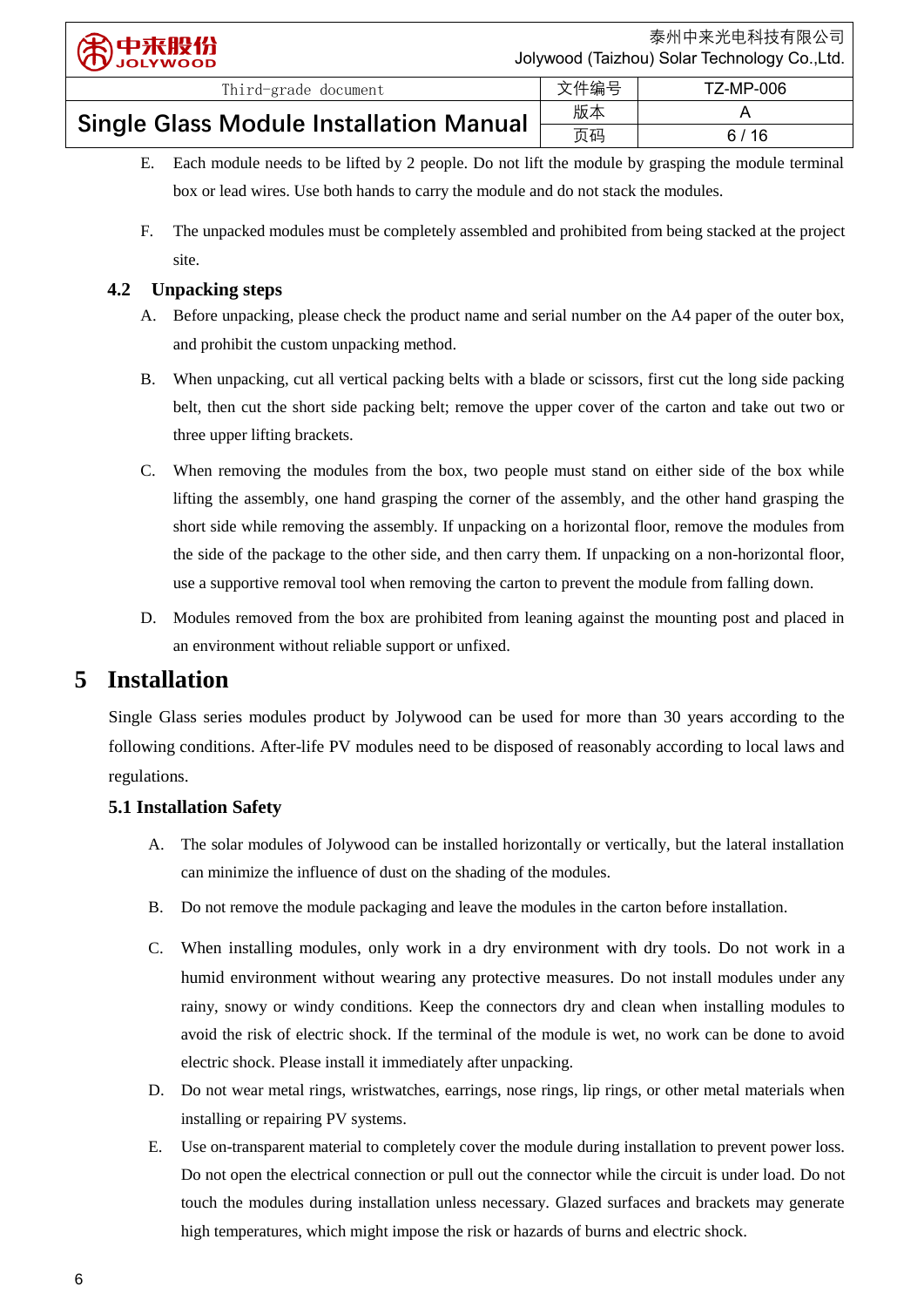页码 7 / 16

| Single Glass Module Installation Manual | 而和 |  |
|-----------------------------------------|----|--|

F. Do not damage the back glass of the assembly while bolting the assembly to the bracket during assembly. If you need to replace modules, do not damage the surrounding modules or mounting structure.

Third-grade document  $\parallel$  文件编号 | TZ-MP-006

- G. When installing modules, don't work alone, and keep working with teams of 2 or more people.
- H. After the modules are installed, the cables should be fixed or tied so that they are not exposed to direct sunlight after installation and can prevent the cable from aging. Low-hanging cables can cause various problems, such as electric leakage and fire in the water.
- I. The application level of Jolywood is Class A. Different color modules are avoided from being installed in the same array or roof.

### <span id="page-6-1"></span><span id="page-6-0"></span>**5.2 Installation method**

### **5.2.1 Mechanical installation and precautions**

The connection of the module to the bracket system can be mounted using clamps or bezels. Installation modules must be carried out according to the following examples and recommendations. If the installation method is different from Jolywood, please consult Jolywood's local technical support or after-sales, and obtain the consent of Jolywood, otherwise the modules will be damaged and the warranty will be invalid.

- A. The mechanical load of the Jolywood (including snow and wind loads) depends on the way the Jolywood are installed. The mechanical load should be calculated by the professional system designer based on the actual conditions and environmental conditions. Moreover, it does not withstand the excessive force generated by the thermal expansion of the support structure.
- <span id="page-6-2"></span>B. The drain hole should not be blocked under any circumstances during installation or use.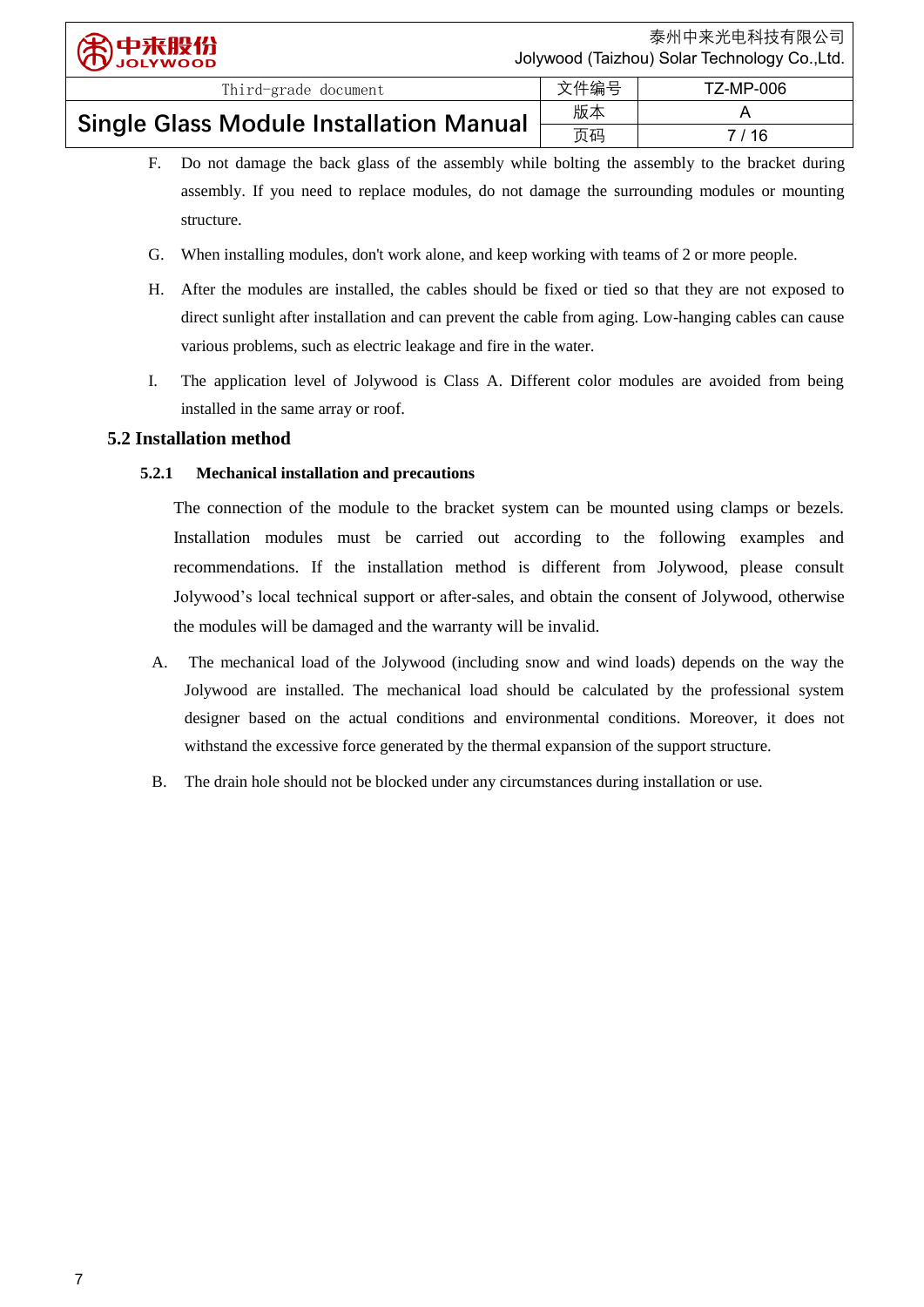泰州中来光电科技有限公司 Jolywood (Taizhou) Solar Technology Co.,Ltd.

页码 8 / 16

# Third-grade document  $\hat{\mathbf{X}}$  | 文件编号 | TZ-MP-006 Single Glass Module Installation Manual  $\left\lfloor \frac{\frac{1}{100} \pi}{\frac{1}{100}} \right\rfloor$  and the Manual  $\left\lfloor \frac{1}{100} \frac{1}{\frac{1}{100}} \right\rfloor$  and the Manual  $\left\lfloor \frac{1}{100} \frac{1}{\frac{1}{100}} \right\rfloor$  and the Manual  $\left\lfloor \frac{1}{100} \frac{1}{\frac{1}{100$

### A.【**Installation Method -Bolt installation**】

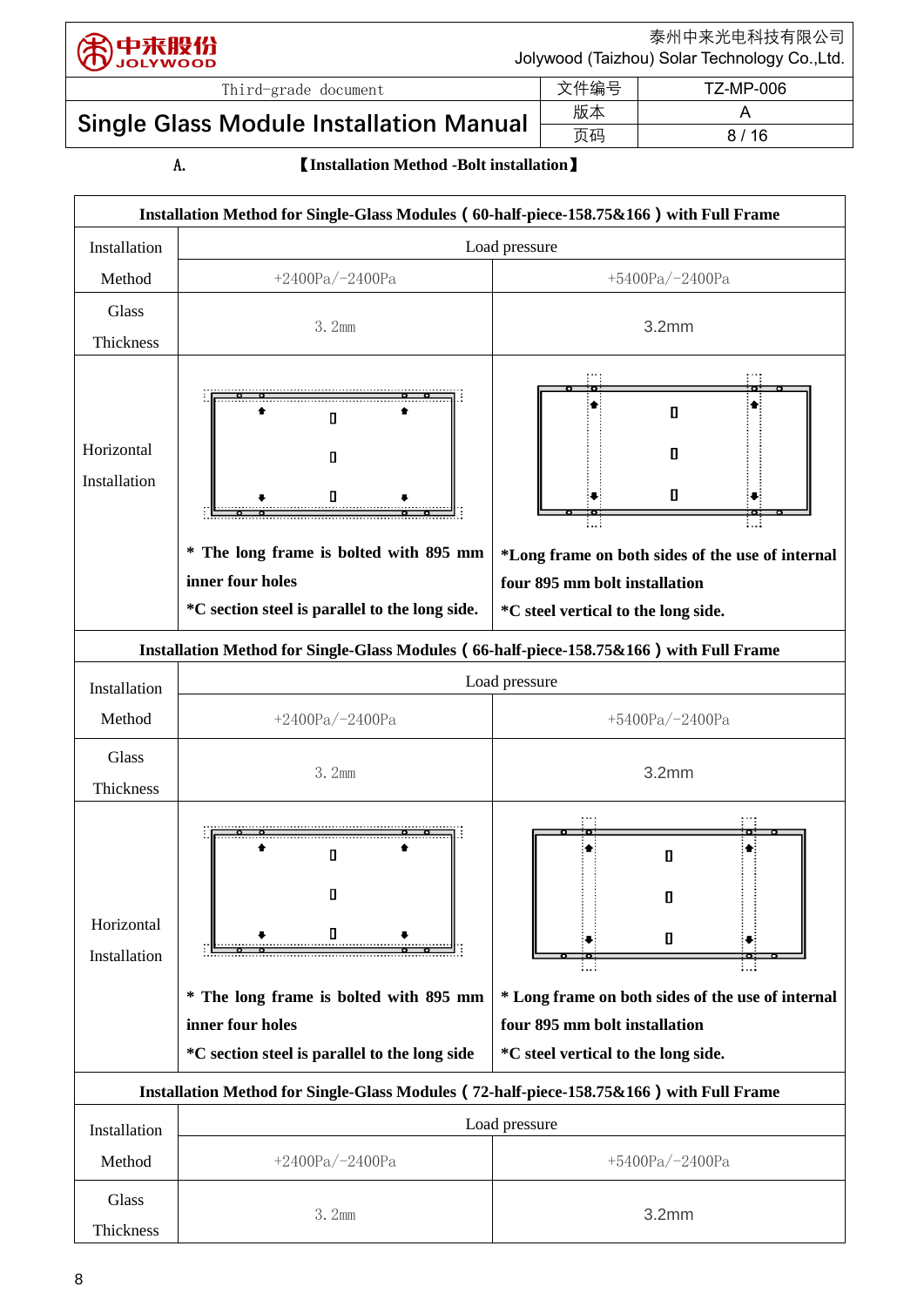

**B** 【**Installation Method—Fixture installation**】

**Mid & Side Press Block:**



1: Frame 2: Clip 3: M8 Bolt 4: mounting rail

| Installation Method for Single-Glass Modules (60-half-piece-158.75&166) with Full Frame |                                                                                                                                                                                         |                                                                                                                                                                                                                       |  |  |  |
|-----------------------------------------------------------------------------------------|-----------------------------------------------------------------------------------------------------------------------------------------------------------------------------------------|-----------------------------------------------------------------------------------------------------------------------------------------------------------------------------------------------------------------------|--|--|--|
| Load pressure<br>Installation                                                           |                                                                                                                                                                                         |                                                                                                                                                                                                                       |  |  |  |
| Method                                                                                  | $+2400Pa/-2400Pa$                                                                                                                                                                       | $+5400Pa/-2400Pa$                                                                                                                                                                                                     |  |  |  |
| Glass<br>3.2mm<br>Thickness                                                             |                                                                                                                                                                                         | 3. 2mm                                                                                                                                                                                                                |  |  |  |
| Horizontal<br>Installation                                                              | A 350<br>A 350.<br>п<br>п<br>A 350<br>A 350.<br>* Four-point long side mounted<br>*C steel parallel to the long side, side<br>press block 35 mm high, width 40-50 mm<br>* $A=350±20$ mm | A 350<br>A 350<br>П<br>п<br>п<br>$F_{A350}$<br>A 350 : T<br>* Four-point long side mounted<br>C section steel perpendicular to the<br>∗<br>long frame., side press block 35 mm high,<br>width 40-50 mm $*A=350+20$ mm |  |  |  |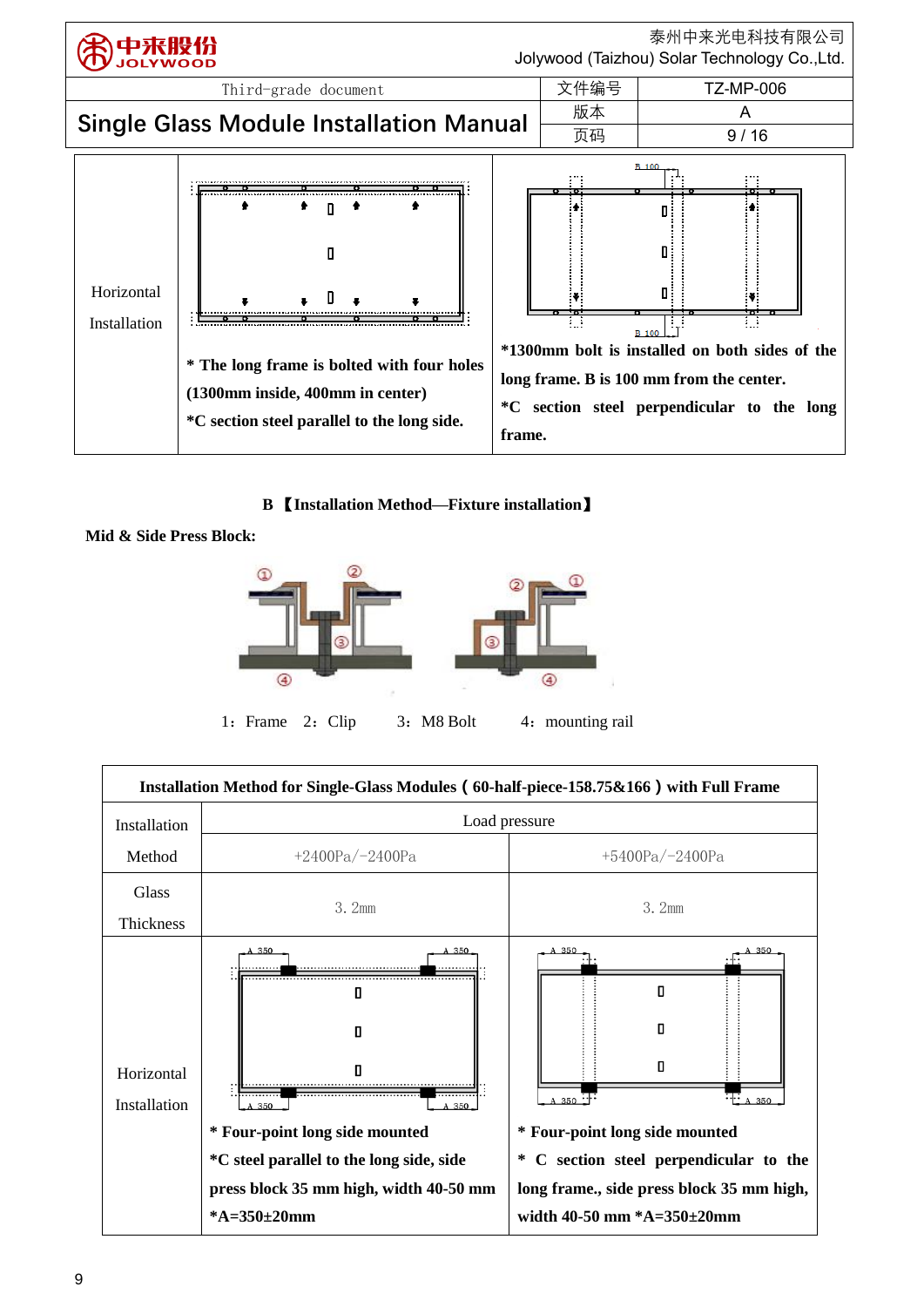

泰州中来光电科技有限公司 Jolywood (Taizhou) Solar Technology Co.,Ltd.

# Single Glass Module Installation Manual  $\left|\frac{\kappa\pi}{\sqrt{\kappa}}\right|$  10/

Third-grade document  $\hat{\mathbf{X}}$  | 文件编号 | TZ-MP-006



**NOTE:** The modules with full frame is mounted vertically under an environment with a load of +5400/-2400Pa (2 crossbeams are placed along the short side). Under a load of  $+2400/-2400P$ a, it is acceptable to select either horizontal or vertical installation.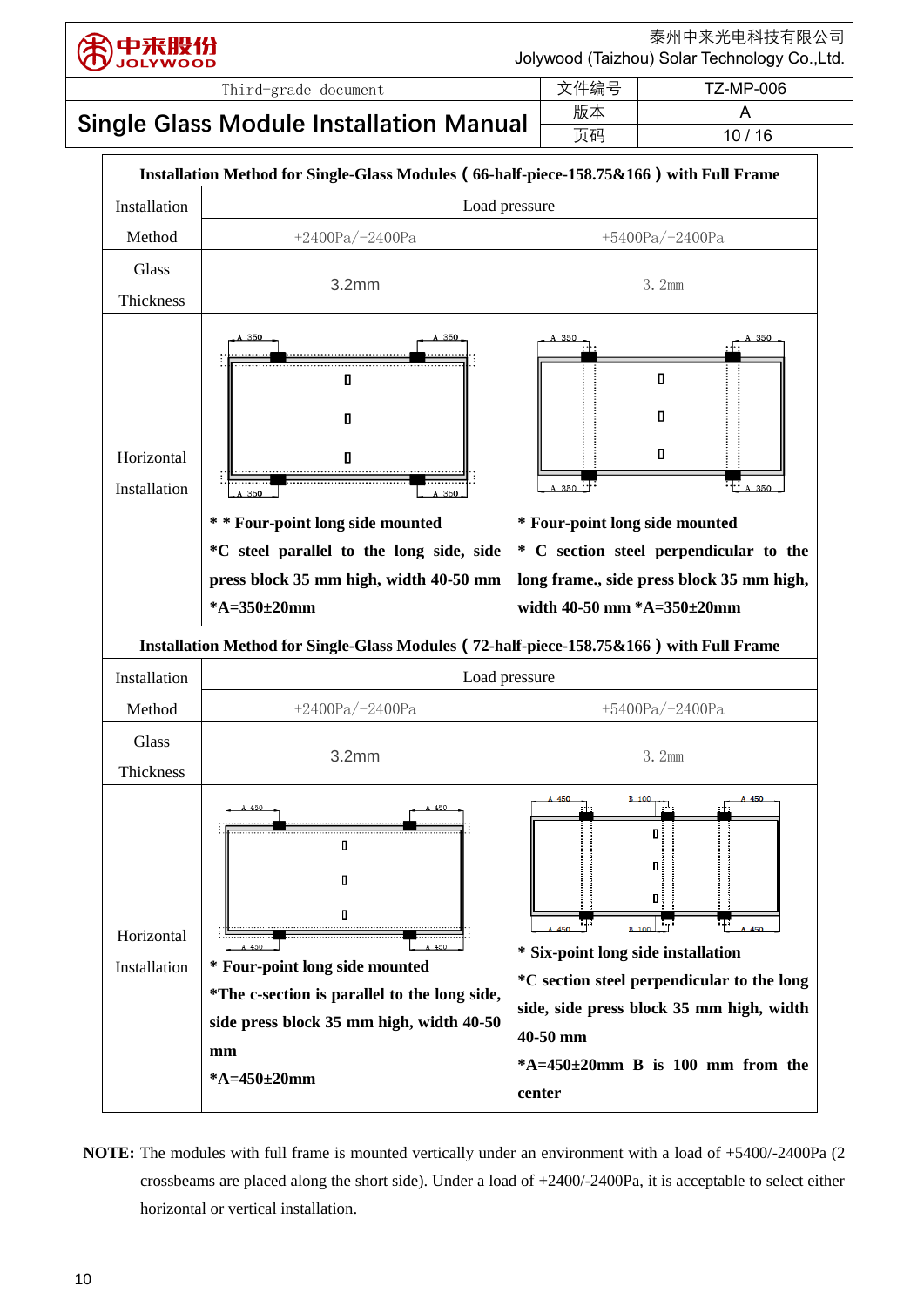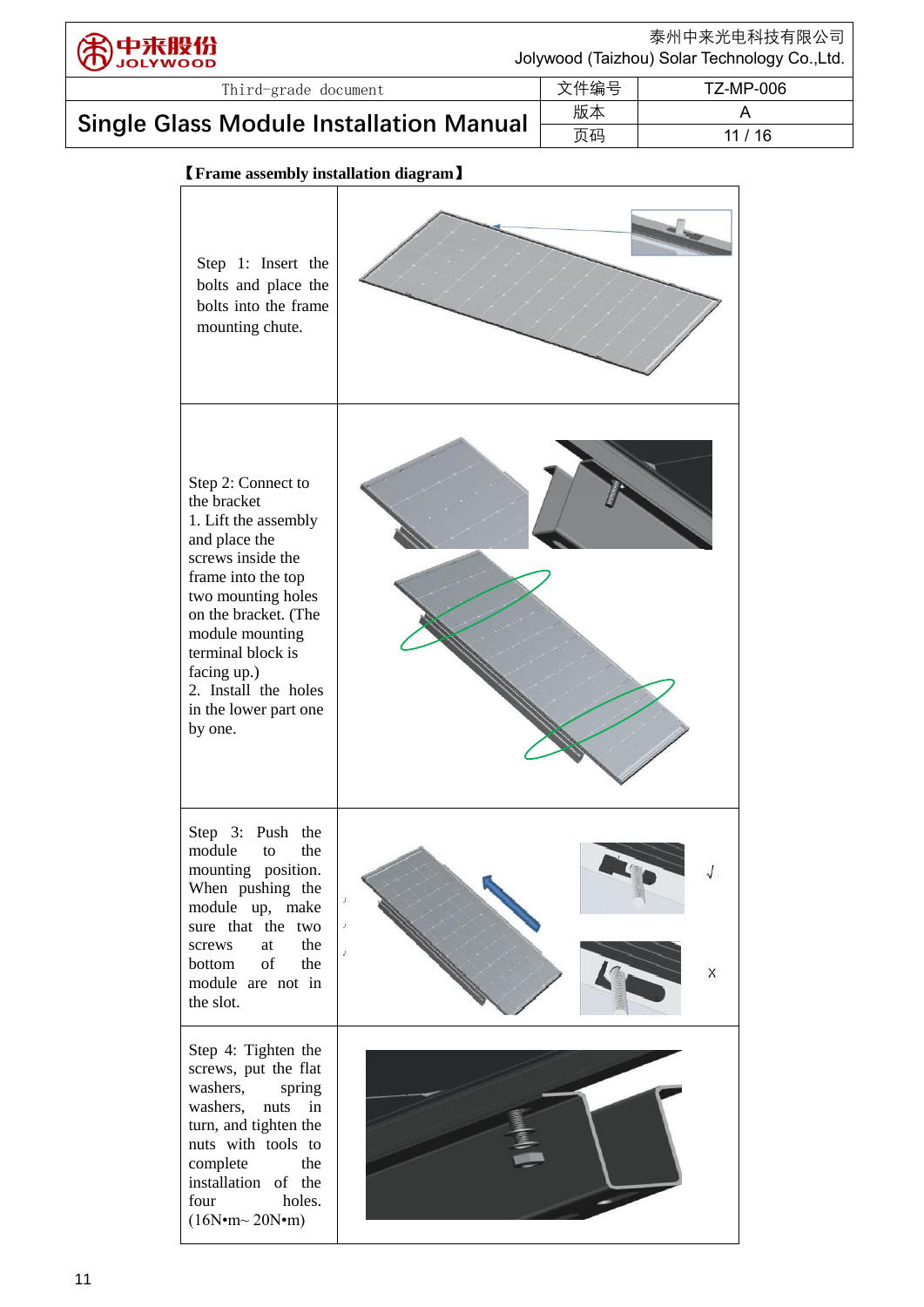The full-frame modules can be mounted trough the mounting holes on the back. Secure the modules to the bracket with bolts. It is recommended to mount with M8 nuts, bolts, washers and spring washers.

### <span id="page-11-0"></span>5.2.2 **Grounding**

- A. All module frames and mounting brackets must be properly grounded in accordance with the appropriate National Electrical Code. Proper grounding is achieved by continuously connecting the module frame and all metal structural members together using a suitable grounding conductor. The grounding conductor or grounding wire can be copper, copper alloy or other material used as an electrical conductor in accordance with the requirements of the corresponding National Electrical Code. The ground conductor must be connected to the ground through a suitable grounding electrode.
- B. Jolywood's frame assembly can be grounded to the metal frame of the module using a grounding device listed by a third party. The equipment must be installed in accordance with the instructions given by the grounded equipment manufacturer.
- C. Please visit http://www.jolywood.cn/ to view the "Product Catalog" link for detailed grounding hole locations and dimensions.
- D. The electrical contact is formed by penetrating the anodized coating of the aluminum frame and tightening the ground screw (together with the star washer) to the appropriate torque of 25 lbf.in. A properly sized ground wire (solid bare copper wire according to American Wire Gauge 6 to 12) should be selected and mounted under the connecting bolt.

### **Modules connection**:

Place the toothed washers, washers, and grounding wires in turn, and screw the screws into the grounding holes to connect the two adjacent modules.



### <span id="page-11-1"></span>**5.2.3 Electrical Installation**

All wiring should be performed by qualified and trained personnel in accordance with local regulations and procedures. The modules can be connected in series to increase the operating voltage by inserting the positive plug of one module into the negative socket of the next module. Always ensure that the contact points are corrosion-resistant, clean, and dry before wiring modules. If the polarities of the modules are connected wrong, they may cause irreparable damage. Before connecting in parallel, be sure to check the voltage and polarity of each module array. If you want to measure the reverse polarity or different values exceeding 10V between the test module array, be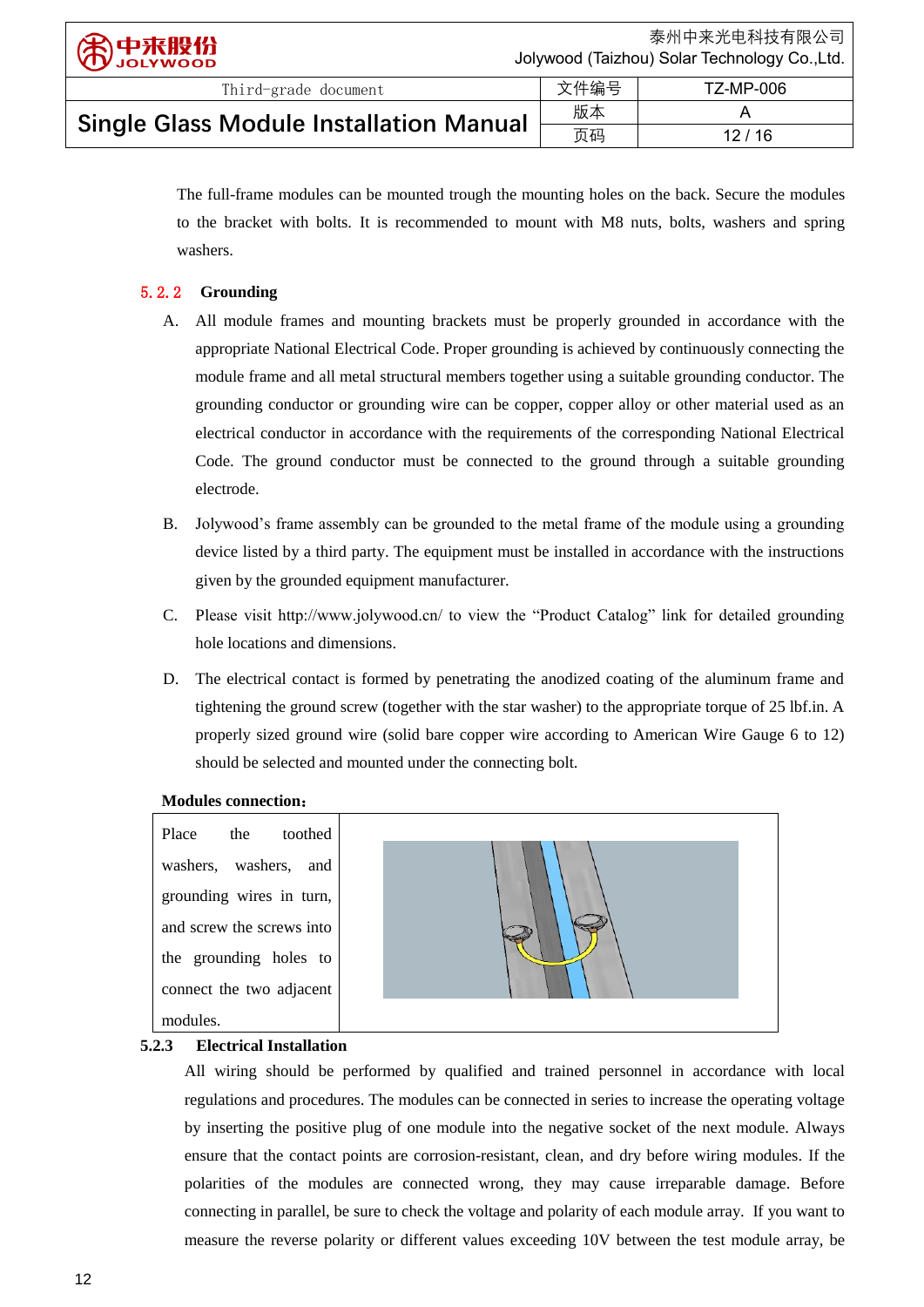sure to check the configuration of module array before wiring.

A. All cables and connectors used to connect the DC system must have similar (or higher) parameters. That is suggested that all cables should be run in proper cable ducts and should be located away from the water-prone area.

页码 13 / 16

B. Each module has two standard  $90 \, \text{°C}$  blackout output cables with a plug-and-play connector on each terminal. Jolywood's modules are equipped with a DC copper cable with a crosssectional area of 4 mm<sup>2</sup>, rated voltage 1500V DC, insulation resistance up to 90 °C and UVresistant, and all cables used to connect the DC system must have similar or better parameters. We require all wiring and electrical connections to comply with the appropriate National Electrical Code.

### Wiring

In order to ensure the normal operation of the system, when connecting modules or connecting loads (such as inverters, batteries, etc.), observe that the polarity of the cables is properly connected (Figure 1 and Figure 2). If the modules are not connected properly, the bypass diode may be damaged. Modules can be wired in series to increase voltage. Connect the modules in series by inserting the positive terminal of one module into the negative terminal of the next module. Figure 1 shows the serial connection of the modules. Modules can be connected in parallel to increase current (shown in Figure 2). Parallel connection is to connect the wiring from the positive terminal of one module to the positive terminal of the next module.

### **Number of PV Modules installed**

The maximum number of modules that can be connected in series for each string must be calculated in accordance with the requirements of relevant regulations, and the value of its open circuit voltage under the lowest expected local temperature cannot exceed the maximum system voltage value specified by the module (according to the IEC 61730 safety test appraisal. The maximum system voltage of the modules is DC1500V and the value required by other DC electrical modules.

The open circuit voltage correction factor can be calculated according to the following formula:  $Cv.g.=1-B$  woc $(25-T)$ . T is the lowest ambient temperature expected at the system installation location, B (%/℃) is the selected module.

The temperature coefficient of Voc (refer to the corresponding module parameter table).

If a reverse current exceeding the maximum fuse current of the module may flow through the module, an overcurrent protection device of equal specification must be used to protect the module. If the number in parallel is greater than 2 strings,There must be an overcurrent protection device on each string of modules,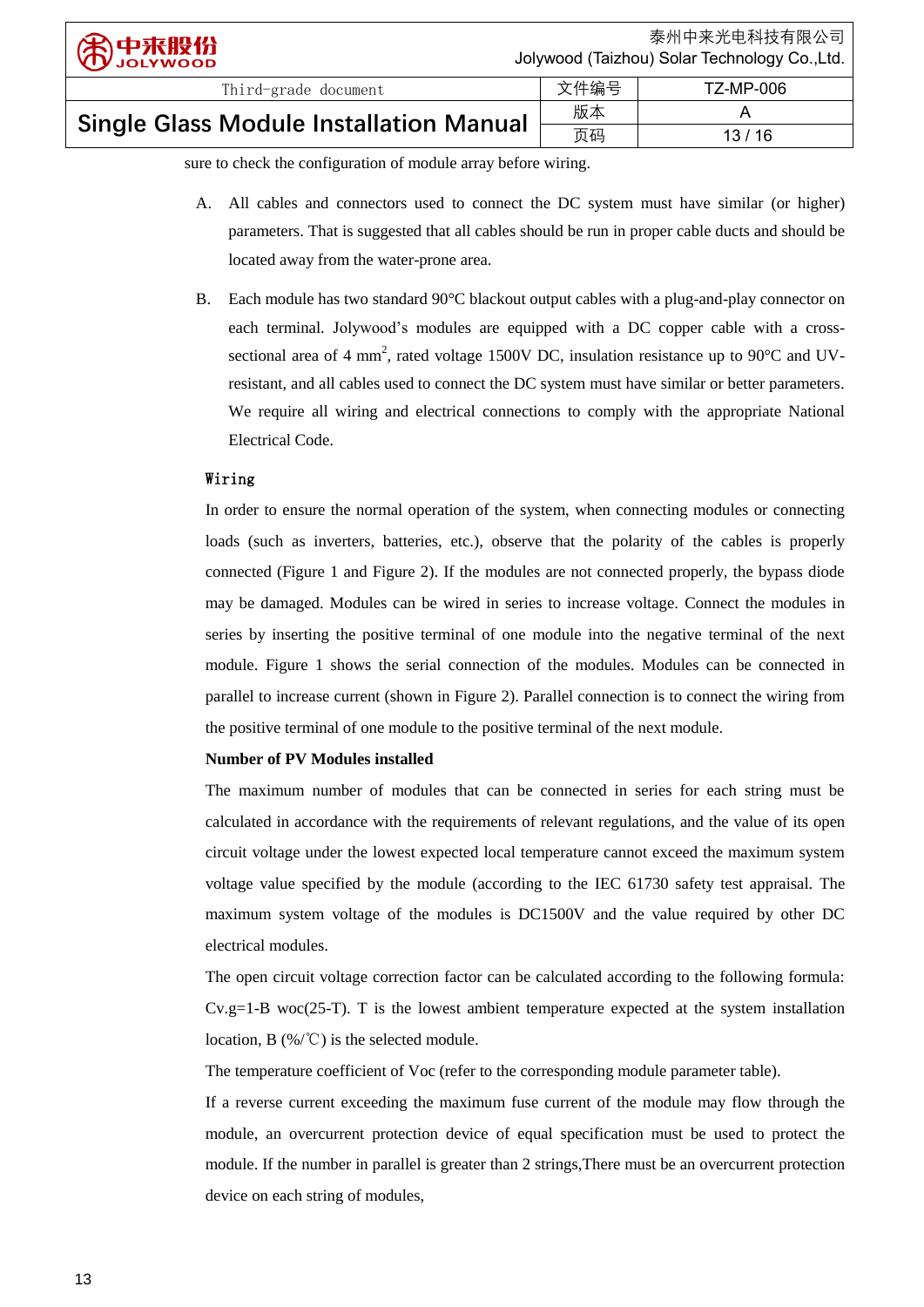| 第中来股份                                          | 泰州中来光电科技有限公司<br>Jolywood (Taizhou) Solar Technology Co., Ltd. |           |  |
|------------------------------------------------|---------------------------------------------------------------|-----------|--|
| Third-grade document                           | 文件编号                                                          | TZ-MP-006 |  |
|                                                | 版本                                                            |           |  |
| <b>Single Glass Module Installation Manual</b> | 页码                                                            | 14/16     |  |



### **5.2.3.1 Fuse**

When installing the fuse, connect its rated maximum DC voltage to each non-grounded pole of the array (in other words, if the system is not grounded, connect the fuse to the positive and negative terminals).

- A. The maximum rating of the fuses connected in series with the array is typically 20&25A, but the actual module-specific ratings are available on the product label and product data sheet.
- B. The fuse rating also corresponds to the maximum reverse current value that the module can withstand (when an array is shielded, the array is loaded into other parallel module arrays to generate current), thus affecting the number of parallel connected arrays.
- C. It is forbidden to connect two or more strings in parallel and then connect the fuses.

# <span id="page-13-1"></span><span id="page-13-0"></span>**6 Maintenance of modules**

### **6.1 Module visual inspection and replacement**

The modules in the PV array should be regularly inspected for damage. If damage is found, the same type of modules must be replaced, such as broken glass, broken cables, damaged junction box, etc., resulting in functional and safety failure of the modules.

Well-designed solar systems require minimal maintenance, but some simple steps can be taken to improve system performance and reliability.

A. Maintenance should be carried out at least once a year by trained personnel; at maximum operating voltage not less than 1500V DC, maintenance personnel should always wear rubber gloves and wear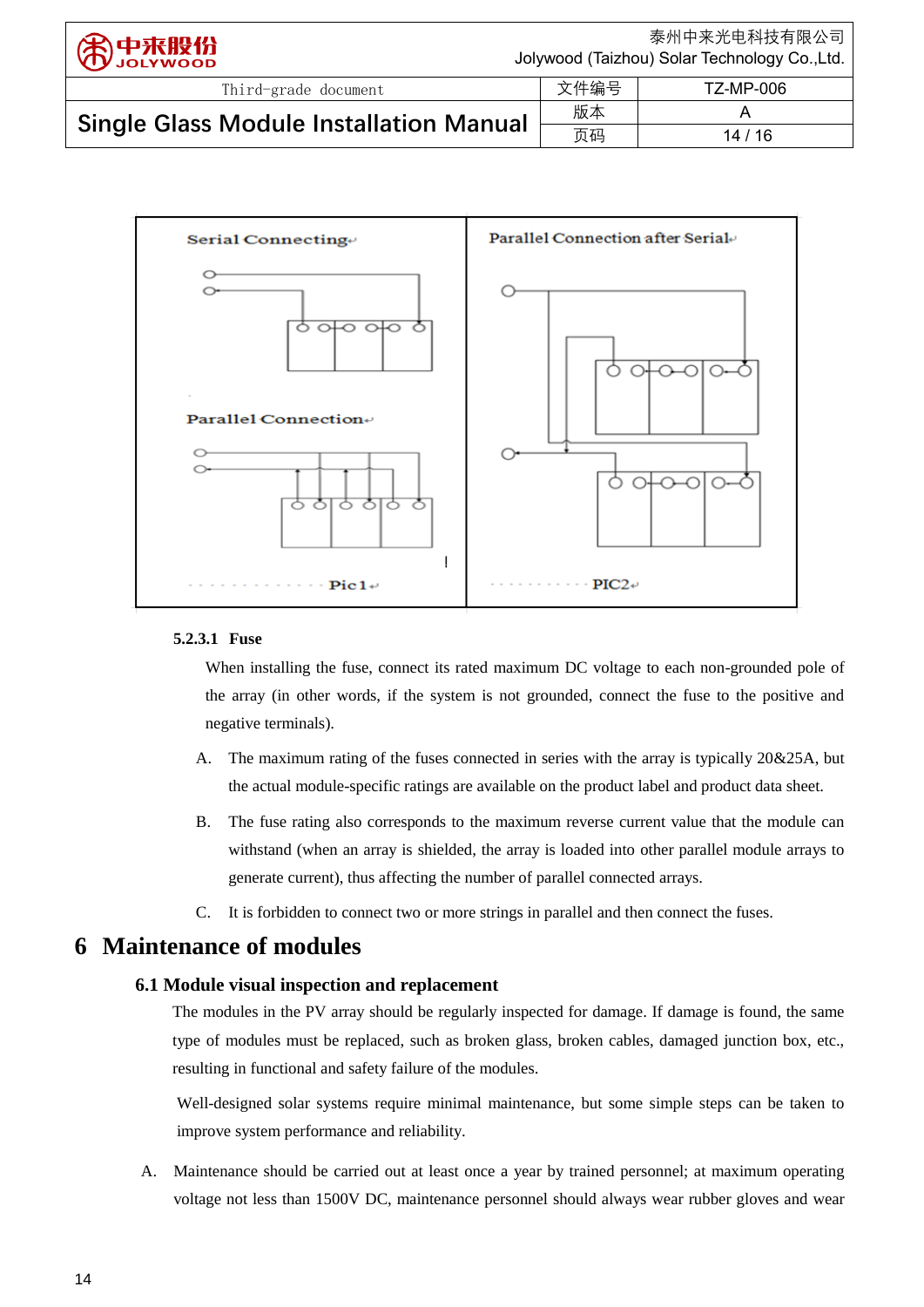| <b>Single Glass Module Installation Manual</b> | 版本 |       |
|------------------------------------------------|----|-------|
|                                                | 页码 | 15/16 |

insulated boots during work, removing all possible shielding of the solar array and affecting the power generation performance of the module array.

- B. Check if the installed hardware is securely in place.
- C. Check that all array fuses in each of the non-grounded poles are working properly.
- D. If the module is damaged (glass breakage or scratches on the back glass), it needs to be replaced. Modules must be replaced with the same type. Do not touch the live parts of the cables and connectors when replacing modules. Use appropriate safety guards (insulation tools, insulated gloves, insulated boots, etc.) when handling modules.
- E. Cover the front surface of the assembly with an opaque material. Modules exposed to the sun can be extremely dangerous to generate high voltages.
- F. Jolywood's PV module junction box is equipped with a bypass diode to minimize module heating and current loss.

### <span id="page-14-0"></span>**6.2 Connector and Cable Inspection**

- A. Check all cables to verify that they are securely connected; It is recommended that all cables be operated in an appropriate pipeline and that the location should be kept away from the easy catchment area.
- B. Check the electrical, grounding, and mechanical connections every 6 months to ensure that they are clean, safe, free from damage, and rust-free; ensure that the mountings are properly tightened; check all cables to make sure they are tight.

### <span id="page-14-1"></span>**6.3 Cleaning**

The amount of electricity produced by a solar module is proportional to the amount of light that falls on it. A battery-blocked module produces relatively little power, so it is important to keep the modules clean.

- A. The PV module should be cleaned under the irradiance of less than  $200W/m<sup>2</sup>$  to avoid the difference between the water temperature and the air temperature used in the cleaning to avoid cracking; the hard water needs to be softened, the modules are cleaned, and the glass surface remains. The water is dried.
- B. It is strictly forbidden to clean PV modules under meteorological conditions where the wind is greater than 4, heavy rain or heavy snow.
- C. When the pressure water is cleaned, the water pressure on the surface of the module glass shall not exceed 700 kPa (14619.80 lb / ft 2), and the module is not allowed to withstand additional external force.
- D. During the cleaning of PV modules, it is strictly forbidden to step on the modules, splashing water to the back of the modules and cables, and ensure that the connectors are clean and dry to prevent electric shock and fire hazard; steam cleaners are strictly prohibited; soft parts should be used when cleaning modules. Cloth and mild detergent and water, do not put the modules directly into the water. Take care to avoid serious thermal shocks that could damage the modules.